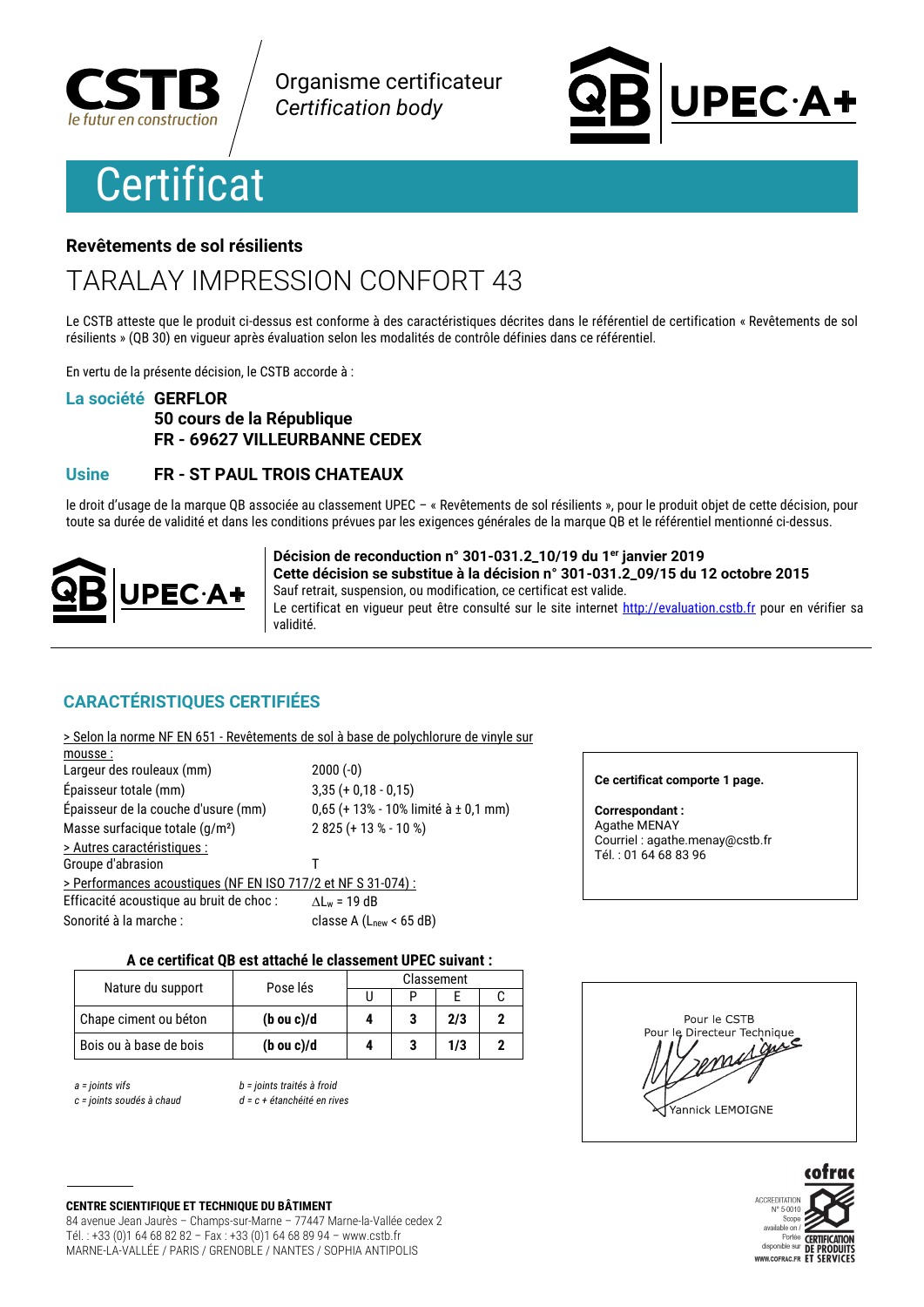

Organisme certificateur **Certification body** 

# **Certificate**

# **PEC·A+**

### **Resilient floor coverings**

## **TARAI AY IMPRESSION CONFORT 43**

CSTB hereby certifies that the above-mentioned product complies with the characteristics described in the certification reference system "Resilient floor coverings" (QB 30) in force, following an assessment performed according to the inspection procedures set out in this reference system.

By virtue of the present decision. CSTB grants:

### **The Company GERFLOR**

### 50 cours de la République FR - 69627 VILLEURBANNE CEDEX

#### **FR - ST PAUL TROIS CHATEAUX Plant**

the right to use the QB mark associated with UPEC classification  $-$  "Resilient floor coverings", for the product covered under this decision, throughout its period of validity and under the conditions stipulated under the general requirements of the QB mark and the above-mentioned reference system.



Certificate n° 301-031.2\_10/19, renewed on January 1st 2019 The current decision cancels and replaces the decision n° 301-031.2 09/15, on October 12th 2015 Except in case of withdrawal, suspension or modification, this certificate is valid.

This valid certificate may be watched on the following web site http://evaluation.cstb.fr to check its validity.

### **CERTIFIED CHARACTERISTICS**

|                                                            | > As per Standard NF EN 651 - Polyvinyl chloride floor coverings with foam layer: |
|------------------------------------------------------------|-----------------------------------------------------------------------------------|
| Roll width (mm)                                            | $2000(-0)$                                                                        |
| Total thickness (mm)                                       | $3,35 (+ 0,18 - 0,15)$                                                            |
| Wear layer thickness (mm)                                  | $0,65$ (+ 13% - 10% limited to $\pm$ 0,1 mm)                                      |
| Total mass per unit area (g/m <sup>2</sup> )               | $2825 (+ 13 % - 10 %)$                                                            |
| > Other characteristics:                                   |                                                                                   |
| Wear group                                                 |                                                                                   |
| > Acoustic performances (NF EN ISO 717/2 and NF S 31-074): |                                                                                   |
| Impact sound insulation:                                   | $\Delta L_w = 19$ dB                                                              |
| Walk noise:                                                | classe A $(Lnew < 65 dB)$                                                         |

### This certificate comprises 1 page.

Contact: Agathe MENAY Email: agathe.menay@cstb.fr Phone: 01 64 68 83 96

### The following classification UPEC is associated with this QB Certificate:

| Subfloor type      | <b>Roll installation</b> | Classification |  |     |  |
|--------------------|--------------------------|----------------|--|-----|--|
|                    |                          |                |  |     |  |
| Cement or concrete | $(b \text{ or } c)/d$    |                |  | 2/3 |  |
| Wood or wooden     | $(b \text{ or } c)/d$    |                |  | 1/3 |  |

 $a =$  un-welded joints  $c = hot$  welded ioints  $b = cold$  welded joints  $d = c + watertiaht$  edges





**CENTRE SCIENTIFIQUE ET TECHNIQUE DU BÂTIMENT** 84 avenue Jean Jaurès - Champs-sur-Marne - 77447 Marne-la-Vallée cedex 2 Tél.: +33 (0)1 64 68 82 82 - Fax: +33 (0)1 64 68 89 94 - www.cstb.fr MARNE-LA-VALLÉE / PARIS / GRENOBLE / NANTES / SOPHIA ANTIPOLIS